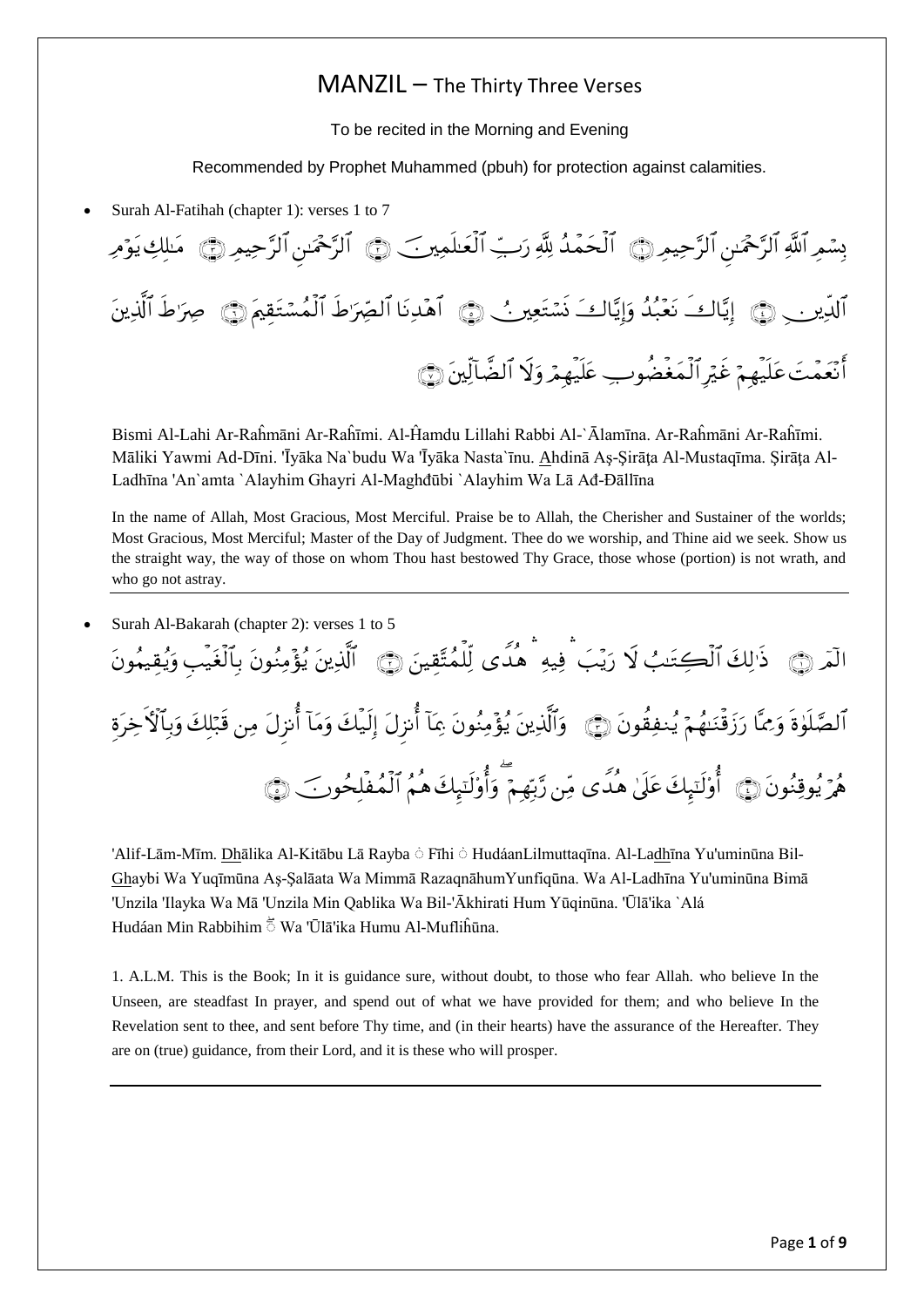Surah Al-Bakarah (chapter 2): verses 163

وَإِلَيْهَكُمْ إِلَيْهُ وَ'حِدٌ ۖ لَآ إِلَيْهَ إِلَّا هُوَ الْرَّحْمَـٰنُ الرَّحِيمُ (٣) ۖ

Wa 'Ilahukum 'Ilahun Wāĥidun ۛ Lā 'Ilāha 'Illā Huwa Ar-Raĥmānu Ar-Raĥīmu

163. and your Allah is one Allah. there is no god but He, Most Gracious, Most Merciful.

Surah Al-Bakarah (chapter 2): verses 255 to 257

اللَّهُ لَآ إِلَيْهَ إِلَّا هُوَ الْجَيُّ الْقَيُّومُ ۖ لَا تَأْخِذُهُۥ سِنَةٌ وَلَا نَوۡمٌ لَهُۥ مَا فِي الشَّمَنوَ'تِ وَمَا فِي الْأَرۡضَ مَن ذا الَّذِي يَشَّفَعُ عِندَهُۥٓ إِلَّا بِإِذْنِهِۦ ۗ يَعْلَمُ مَا بَيْرَ ۖ أَيَّدِيهِمْ وَمَا خَلفهُمْ ۖ وَلا يُحِيطونَ بِشَيْءٍ مِّنْ عِلْمِهِۦٓ إِلَّا بِمَا شَاءَ ۖ وَسِعَ كُرَّسِيُّهُ السَّمَـٰوَاتِ وَالْأَرْضَ ۖ وَلَا يَعوده وحفظهما ۖ وَهوَ الْعَلِّيُّ الْعَظِيمُ (ﷺ لَا إِكْرَاهُ فِي الْدِينِ ۖ قَدْ تُبَيِّنَ الْزُّشَدُ مِنَ الْغِيِّ ۖ فَمَن يَكفنُ بالطنغوتِ وَيُؤْمِرِ ۚ ۚ بِٱللَّهِ فَقَدِ ٱسۡتَمَّسَكَ بِٱلۡغُرِّوَةِ ٱلۡوُتْقِيٰ لَا ٱنفِصَامَ هَٰٓا ۖ وَٱللَّهُ سَمِيعُ عَلِيمَ رَبِّيٓ ﴾ ٱللَّهُ وَلَّي  $\overline{a}$ الَّذِينَ ۖ ءَامَنُواْ يُخْرِجُهُم مِّنَ الظُّلِّمَـٰتِ إِلَى النَّوْرِ ۖ وَالَّذِينَ ۖ كَفَرُوٓاْ أَوۡلِيَاؤَهِمُ الطُّغُوتُ يُخْرِجُونَهُم مِّر ﴾ النَّور إلى الظلَّمَيتِ أَوْلَتَبِكَ أَصْحَبُ النَّارِ هُمْ فِيهَا خَيْلِهِ وَبَ ۞

Al-Lahu Lā 'Ilāha 'Illā Huwa Al-Ĥayyu Al-Qayyūmu ۛ Lā Ta'khudhuhu Sinatun Wa Lā Nawmun ۛ Lahu Mā Fī As-Samāwāti Wa Mā FīAl-'Arđi  $\stackrel{4}{\circ}$  Man Dhā Al-Ladhī Yashfa`u `Indahu'Illā Bi'idhnihi  $\stackrel{5}{\circ}$  Ya`lamu Mā Bayna 'Aydīhim Wa Mā Khalfahum  $\bar{5}$  Wa Lā Yuĥītūna Bishay'in Min `Ilmihi 'Illā Bimā Shā'a  $\bar{5}$  Wasi`a Kursīyuhu As-Samāwāti Wa Al-'Arđa  $\bar{5}$  Wa Lā Ya'ūduhu Ĥifžuhumā  $\bar{5}$  Wa Huwa Al-`Alīyu Al-`Ažīmu. Lā 'Ikrāha Fī Ad-Dīni ۛ Qad Tabayyana Ar-Rushdu Mina Al-Ghayyi ۛ Faman Yakfur Biţ-Ţāghūti Wa Yu'umin Bil-Lahi Faqadi Astamsaka Bil-`Urwati Al-Wuthqá Lā Anfişāma Lahā Wa a Allāhu Samī`un `Alīmun. Al-Lahu Wa Līyu Al-Ladhīna 'Āmanū Yukhrijuhum Mina Až-Žulumāti 'Ilá An-Nūr Waۛ Al-Ladhīna Kafarū 'Awliyā'uuhumu Aṭ-Ṭāghūtu Yukhrijūnahum Mina An-Nūr 'Ilá Až-Žulumāti ً'Ūlā'ika 'Aşĥābu An-Nāri ۛ Hum Fīhā Khālidūna

255. Allah. there is no god but He,-the living, the Self-subsisting, Eternal. no slumber can seize Him nor sleep. His are all things In the heavens and on earth. who is there can intercede In His presence except As He permitteth? He knoweth what (appeareth to His creatures as) before or after or behind them. nor shall They compass aught of His knowledge except As He willeth. His Throne doth extend over the heavens and the earth, and He feeleth no fatigue In guarding and preserving them for He is the Most High, the Supreme (in glory). 256. let there be no compulsion In religion: truth stands out Clear from error: Whoever rejects evil and believes In Allah hath grasped the Most trustworthy hand-hold, that never breaks. and Allah heareth and knoweth all things. Allah is the Protector of those who have faith: from the depths of darkness He will lead them forth into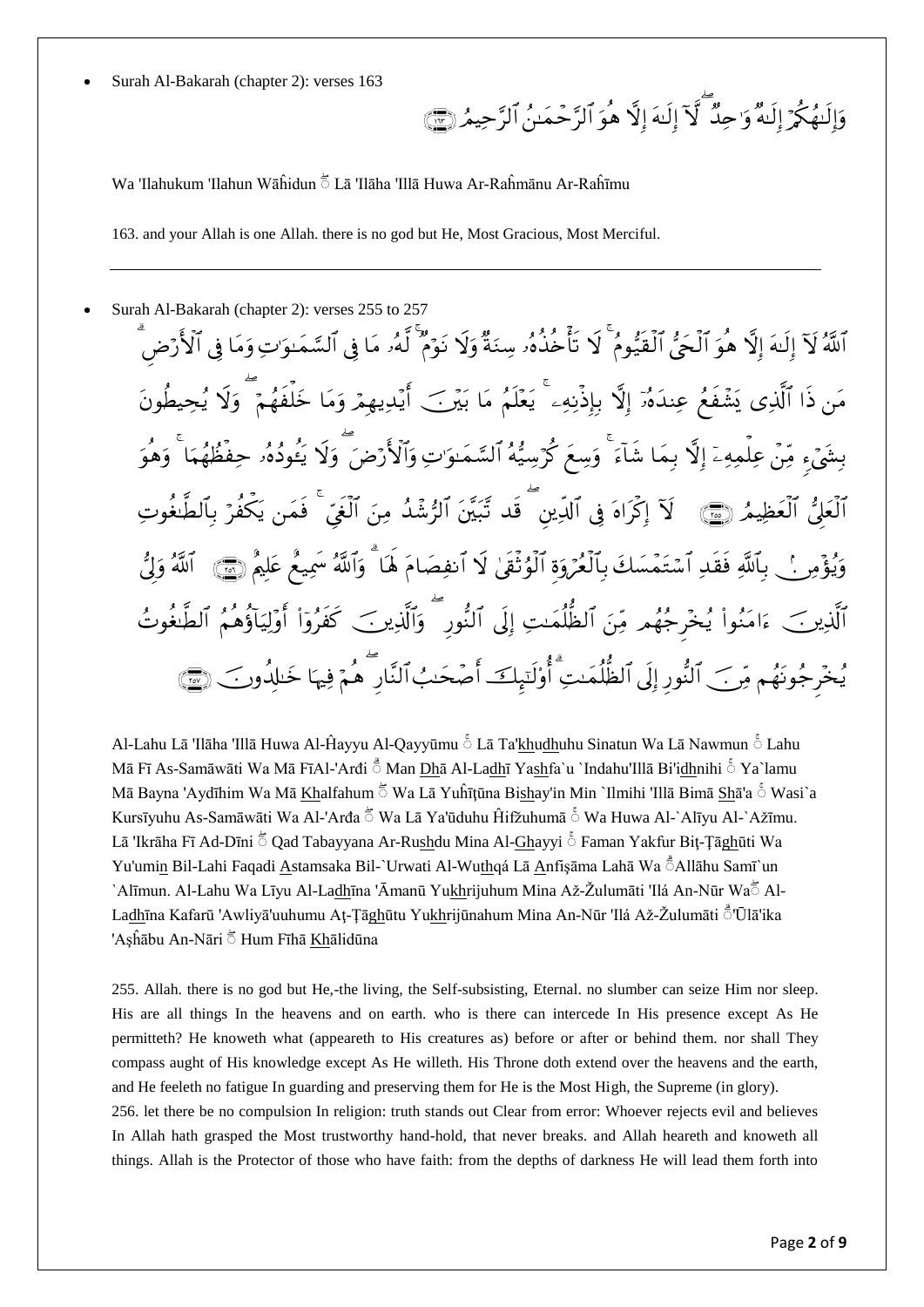light. of those who reject Faith the patrons are the evil ones: from light They will lead them forth into the depths of darkness. They will be companions of the fire, to dwell therein (for ever).

 Surah Al-Bakarah (chapter 2): verses 284 to 286 لِّلَّهِ مَا فِي السَّمَـٰوَ'تِ وَمَا فِي الْأَرْضِ وَإِن تَبْدُواْ مَا فِيِّ أَنفُسِكُمْ أَوِّ تَخْفُوهُ يُحَاسِبْكُم بِهِ اللَّهُ ۖ فَيَغْفِرُ لِمَن يَشَاءُ وَيُعَذِّبُ مَن يَشَاءُ ۖ وَاللَّهُ عَلَىٰ حَـٰلٍ شَيٍّ، قَدِيرٌ ﴿ يَمْنَ الْمَرْمَنَ الرَّسُولُ بِمَا أنزلَ إليهِ مِن رَّبَّهِۦ وَالْمُؤْمِنُونَ ۗ كُلِّ ءَامَنَ بِٱللَّهِ وَمَلَّتِهِكَّتِهِۦ وَكُتُبِهِۦ وَرُسُلُهِۦ لا نُفرّق بَيْرَ ۖ أَحَدٍ مِّن رُّسُلُهِۦ وَقَالُواْ سَمِعْنَا وَأَطَعْنَا غَفِرَانَكَ رَبَّنَا وَإِلَيْكَ الْمَصِيرُ (ﷺ) لا يُكْلِفُٱللَّهُ نَفِسًا إِلَّا وُسْعَهَا ۖ لَهَا مَا كَسَبَتْ وَعَلَيْهَا مَا اكْتَسَبَتْ رَبَّنَا لا تؤاخِذْنَا إِن نِّسِينَا أَوِّ أَخْطَأْنَا ۖ رَبَّنَا وَلا تحْمِلْ عَلينَا إِصْراً كَمَا حَمَلَتُهُۥ عَلَى الَّذِينَ ۖ مِن قَبِّلْنَا ۖ رَبَّنَا وَلا تَحَمِّلْنَا مَا لا طاقة لنَا بِهِۦ ۖ وَاعْفُ عَنّا وَاغْفِرْ لنَا وَأَرْحَمْنَا ۖ أَنتَ مَوْلَـٰنَا فَأَنصُرْنَا عَلَى الْقَوْمِ الْكَـٰفِرِينَ ۚ ﴿ ۖ ﴾ ۖ

Lillahi Mā Fī As-Samāwāti Wa Mā Fī Al-'Arđi ۛ Wa 'In Tubdū Mā Fī 'Anfusikum 'Aw TukhfūhuYuĥāsibkum Bihi Al-Lahu ta Fayaghfiru LimanYashā'u Wa Yu`adhdhibu Man Yasha'u Wa ۛ Allāhu `Alá Kulli Shay'in Qadīrun. 'Āmana Ar-Rasūlu Bimā 'Unzila 'Ilayhi MinRabbihi Wa Al-Mu'uminūna ۛ Kullun 'Āmana Bil-Lahi Wa Malā'ikatihi Wa Kutubihi Wa Rusulihi Lā Nufarriqu Bayna 'Aĥadin Min Rusulihi ۛ WaQālū Sami`nā Wa 'Aţa`nā ۛ Ghufrānaka Rabbanā Wa 'Ilayka Al-Maşīru. Lā Yukallifu Al-Lahu Nafsāan 'Illā Wus`ahā  $\delta$ Lahā Mā Kasabat Wa `Alayhā Mā Aktasabat  $\delta$ Rabbanā Lā Tu'uākhidhnā 'In Nasīnā 'Aw 'Akhta'nā Š Rabbanā Wa Lā Taĥmil `Alaynā'Isrāan Kamā Ĥamaltahu `Alá Al-Ladhīna MinQablinā  $\stackrel{c}{\circ}$  Rabbanā Wa Lā Tuĥammilnā Mā LāŢāqata Lanā Bihi  $\stackrel{+}{\circ}$  Wa A`fu `Annā Wa Aghfir Lanā Wa Arĥamnā ۛ 'Anta Mawlānā Fānşurnā `Alá Al-Qawmi Al-Kāfirīna.

to Allah belongeth all that is In the heavens and on earth. whether ye Show what is In your minds or conceal it, Allah calleth you to account for it. He forgiveth whom He pleaseth, and punisheth whom He pleaseth, for Allah hath power over all things. the Messenger believeth In what hath been revealed to Him from His Lord, As do the men of Faith. Each one (of them) believeth In Allah, His angels, His books, and His apostles. "We make no distinction (They say) between one and another of His apostles." and They say: "We hear, and we obey: (We seek) Thy forgiveness, Our Lord, and to Thee is the end of all journeys." on no soul doth Allah place a burden greater than it can bear. it gets every good that it earns, and it suffers every ill that it earns. (Pray:) "Our Lord! Condemn us not if we forget or fall into error; Our Lord! Lay not on us a burden like that which Thou Didst Lay on those before us; Our Lord! Lay not on us a burden greater than we have strength to bear. Blot out Our sins, and grant us Forgiveness. have Mercy on us. Thou art Our Protector; help us against those who stand against faith."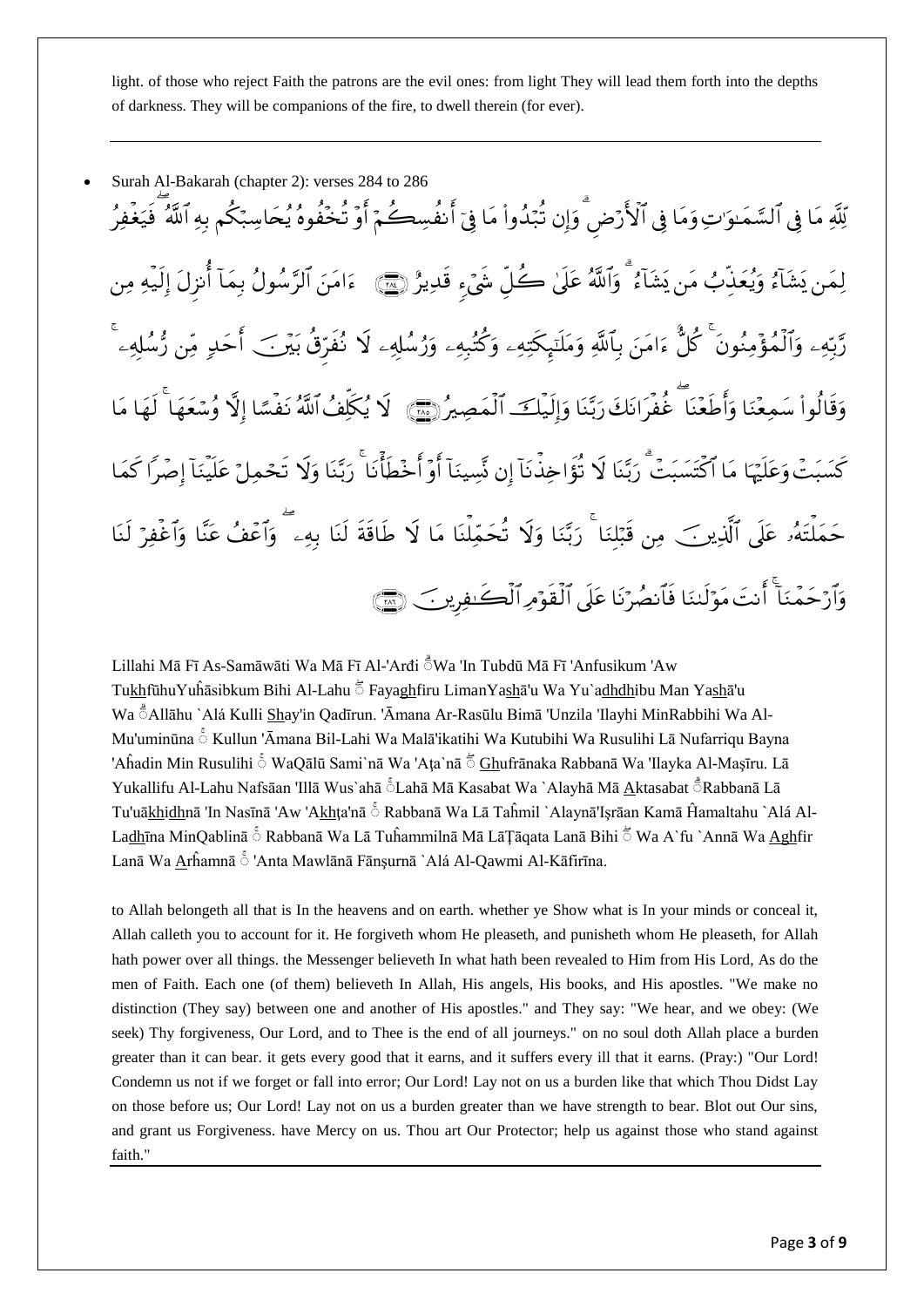Surah Al-Imran (chapter 3): verses 18

شَهِدَ اللَّهُ أَنهُۥ لَآ إِلَيْهَ إِلَّا هُوَ وَالْمَلْتِبِكَةِ وَأُوْلُواْ الْعِلْمِ قَابِمًا بِالْقِسْطِ ۖ لَأَ إِلَيْهَ إِلَّا هُوَ الْعَزِيزُ ألُحَڪمُ ا

Shahida Al-Lahu 'Annahu Lā 'Ilāha 'Illā HuwaWa Al-Malā'ikatu Wa 'Ūlū Al-`Ilmi Qā'imāanBil-Qisţi ۛ Lā 'Ilāha 'Illā Huwa Al-`Azīzu Al-Ĥakīmu

18. there is no god but He: that is the witness of Allah, His angels, and those endued with knowledge, standing firm on justice. there is no god but He, the Exalted In power, the wise.

 Surah Al-Imran (chapter 3): verses 26 and 27 قلِ الْلَّهُمَّرِ مَىلِكَ الْمُلْكِ تَؤْتِي الْمُلْكَ مَن تَشَاءُ وَتَنزع الْمُلْكَ مِمَّن تَشَاءُ وَتعزّ مَن تشَاءُ وَتذلّ مَن تَشَاءُ ۖ بِيَدِكَ الْخَيْرُ ۖ إِنَّكَ عَلَىٰ كُلِّ شَيْءٍ قَدِيرٌ ۚ رَبِّيَ ۗ تَوِلِّجُ الَّنَّهَارَ وَتولَّجُ النَّهَارَ فِي الَّيلِ وَتَّخْرِجُ الْجَيَّ مِرِ ﴾ الْمَيِّتِ وَتَّخْرِجُ الْمَيِّتَ مِنَ الْجَيِّ ۖ وَتَرَزُقُ مَن تَشَاءُ بِغَيْرِ حِسَابٍ (۞

Quli Al-Lahumma Mālika Al-Mulki Tu'utī Al-Mulka Man Tashā'u Wa Tanzi`u Al-Mulka Mimman Tashā'u Wa Tu`izzu Man Tashā'u Wa Tudhillu Man Tashā'uۛ Biyadika Al-Khayruۛ 'Innaka `Alá Kulli Shay'in Qadīrun. Tūliju Al-Layla Fī An-Nahāri Wa Tūliju An-Nahāra Fī Al-Layli ۛ Wa Tukhriju Al-Ĥayya Mina Al-Mayyiti Wa Tukhriju Al-Mayyita MinaAl-Ĥayyi twa Tarzuqu Man Tashā'u Bighayri Ĥisābin.

26. say: "O Allah. Lord of power (and Rule), Thou givest power to whom Thou pleasest, and Thou strippest off power from whom Thou pleasest: Thou enduest with honour whom Thou pleasest, and Thou bringest low whom Thou pleasest: In Thy hand is all good. Verily, over all things Thou hast power. "Thou causest the night to gain on the Day, and Thou causest the Day to gain on the night; Thou bringest the Living out of the dead, and Thou bringest the dead out of the Living; and Thou givest sustenance to whom Thou pleasest, without measure."

Surah Al-A'araf (chapter 7): verses 54 to 56

إِنَّ رَبَّكُمُ اللَّهُ الَّذِي خَلَقَ السَّمَـٰوَ'تِ وَالْأَرْضَ فِي سِتَّةِ أَيَّامِ ثُمَّ اسْتَوَىٰ عَلَى الْعَرَش يُغشِي اليل الَّهَارَ يَطَلِّبُهُۥ حَثِيثًا وَالشَّمْسَ وَالْقَمَرَ وَالنَّجومَ مُسَخِّرَٰت بِأَمْرِهِۦٓ ۚ أَلَّا لَهُ الخلقُ وَالأَمْرُ ۖ تَبَارَكَ اللَّهُ رَبُّ الْعَـٰلَمِينَ ۞ اذْعُواْ رَبُّكُمْ تَضَرُّعًا وَخَفِيَةً إِنهُۥ لا يُحِبُّ الْمُعْتَدِينَ ۞ وَلا تفسِدُواْ و الْأَرْضِ بَعْدَ إِصْلِحِهَا وَادْعُوهُ خَوْفًا وَطِمَعًا ۚ إِنَّ رَحْمَتَ اللَّهِ قَرِيبٌ مِّر ﴾ المُحْسِنِينَ ۞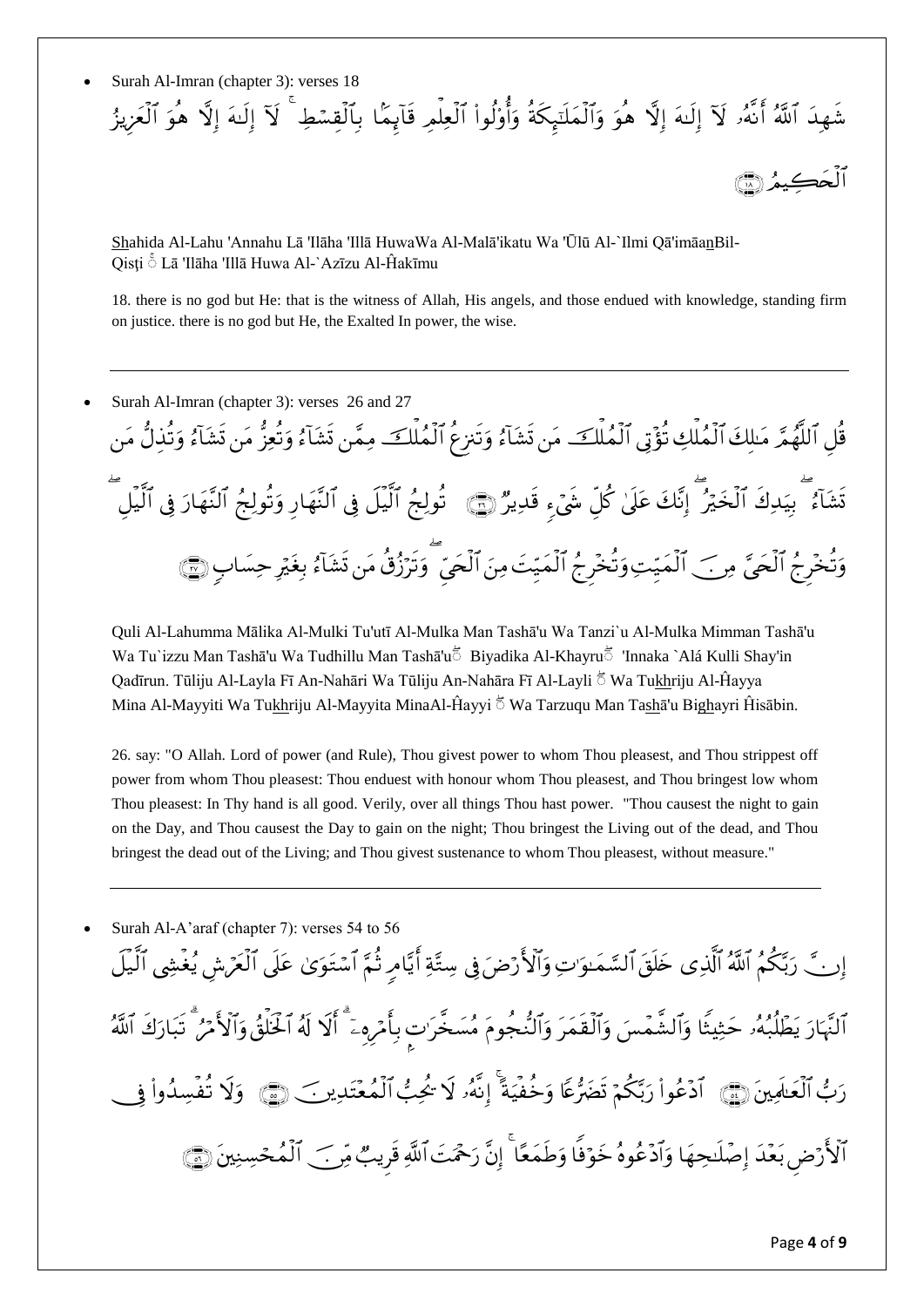'Inna Rabbakumu Al-Lahu Al-Ladhī KhalaqaAs-Samāwāti Wa Al-'Arđa Fī Sittati 'AyyāminThumma Astawá `Alá Al-`Arshi Yughshī Al-Layla An-Nahāra Yaţlubuhu Ĥathīthāan WaAsh-Shamsa Wa Al-Qamara Wa An-Nujūma Musakhkharātin Bi'amrihi ۛ 'Alā Lahu Al-Khalqu Wa Al- 'Amru ۛ Tabāraka Al-Lahu Rabbu Al-`Ālamīna. Ad`ū Rabbakum Tađarru`āan Wa Khufyatan ۛ 'Innahu Lā Yuĥibbu Al-Mu`tadīna. Wa Lā Tufsidū Fī Al-'Arđi Ba`da 'Işlāĥihā WaAd`ūhu Khawfāan Wa Ţama`āan ۛ 'InnaRaĥmata Al-Lahi Qarībun Mina Al-Muĥsinīna

54. your Guardian-Lord is Allah, who created the heavens and the earth In six days, and is firmly established on the Throne (of authority): He draweth the night As a veil o'er the Day, Each seeking the other In rapid succession: He created the sun, the moon, and the stars, (all) governed by laws under His command. is it not His to create and to govern? Blessed be Allah, the Cherisher and Sustainer of the worlds!

55. call on your Lord with humility and In private: for Allah loveth not those who trespass beyond bounds.

56. do no mischief on the earth, after it hath been set In order, but call on Him with fear and longing (in your hearts): for the Mercy of Allah is (always) near to those who do good.

 Surah Al-Israa (chapter 17): verses 110 and 111 قُلِ ادْعُواْ اللَّهَ أَوِ ادْعُواْ الرَّحْمَىٰنَ ۖ أَيًّا مَّا تَدَّعُواْ فَلَهُ الْأَسْمَاءُ الْحُسْنَىٰ ۖ وَلا تجهَرْ بِصَلاتِكَ وَلا تخافِتُ بِهَا وَأَبْتَغِ بَيْنَ ذَٰ لِكَ سَبِيلًا ۞ ﴾ وَقُلْ أَلْحَمَّدُ لِلَّهِ ٱلَّذِي لَمَّرِ يَتَّخِذُ وَلَدَا وَلَمْ يَكُن لَهُۥ شَرِيكَ في الْمُلْكِ وَلِمْرِيَكِن لَهُۥ وَلِيٌّ مِّنَ الَّذِلِ ۚ وَكَبِّرَهُ تَكْبِيرًا ۞

Qul id`ū Al-Laha 'Aw Ad`ū Ar-Raĥmanaۛ 'Ayyāanan Mmā Tad`ū Falahu Al-'Asmā'u Al-Ĥusnáۛ Wa Lā Tajhar Bişalātika Wa Lā Tukhāfit Bihā Wa Abtaghi Bayna Dhālika Sabīlāan. Wa Quli Al-Ĥamdu Lillahi Al-Ladhī LamYattakhidh Waladāan Wa Lam Yakun LahuSharīkun Fī Al-Mulki Wa Lam Yakun Lahu Wa Līyun Mina Adh-Dhulli  $\bar{5}$  Wa Kabbirhu Takbīrāan.

say: "Call upon Allah, or call upon Rahman: by whatever name ye call upon him, (it is well): for to Him belong the Most beautiful Names. neither speak Thy prayer aloud, nor speak it In a low tone, but seek a Middle course between." say: "Praise be to Allah, who begets no son, and has no partner In (His) dominion: nor (needs) He any to protect Him from humiliation: yea, magnify Him for His greatness and glory!"

 Surah Al-Muminoon (chapter 23): verses 115 to 118 أَفْحَسِبْتُمْ أَنِمَا خَلَقْنَكُمْ عَبَتًا وَأَنكُمْ إِلَيْنَا لَا تَرْجَعُونَ ۞ ۚ فَتَعَلَّى اللَّهُ الْمَلْك الْحَقّ لَآ إِلَيْهَ إِلَّا هُوَ رَبُّ الْعَرّْشِ الْكَرِيمِ (٤٦) ۖ وَمَن يَدَّع مَعَ اللَّهِ إِلَيْهَا ءَاخَرَ لا بُرْهَينَ لَهُ بِهِء فإنما حِسَابُهُۥ عِندَ رَبِّهِۦٓ ۚ إِنهُۥ لا يُفلِحُ الْكَنفِرُونَ ۞ ﴾ وَقُلْ رَّبِّ اَغْفِرْ وَاَرْحَمْ وَأَنتَ خَيْرُ الرَّحِمِينَ ۞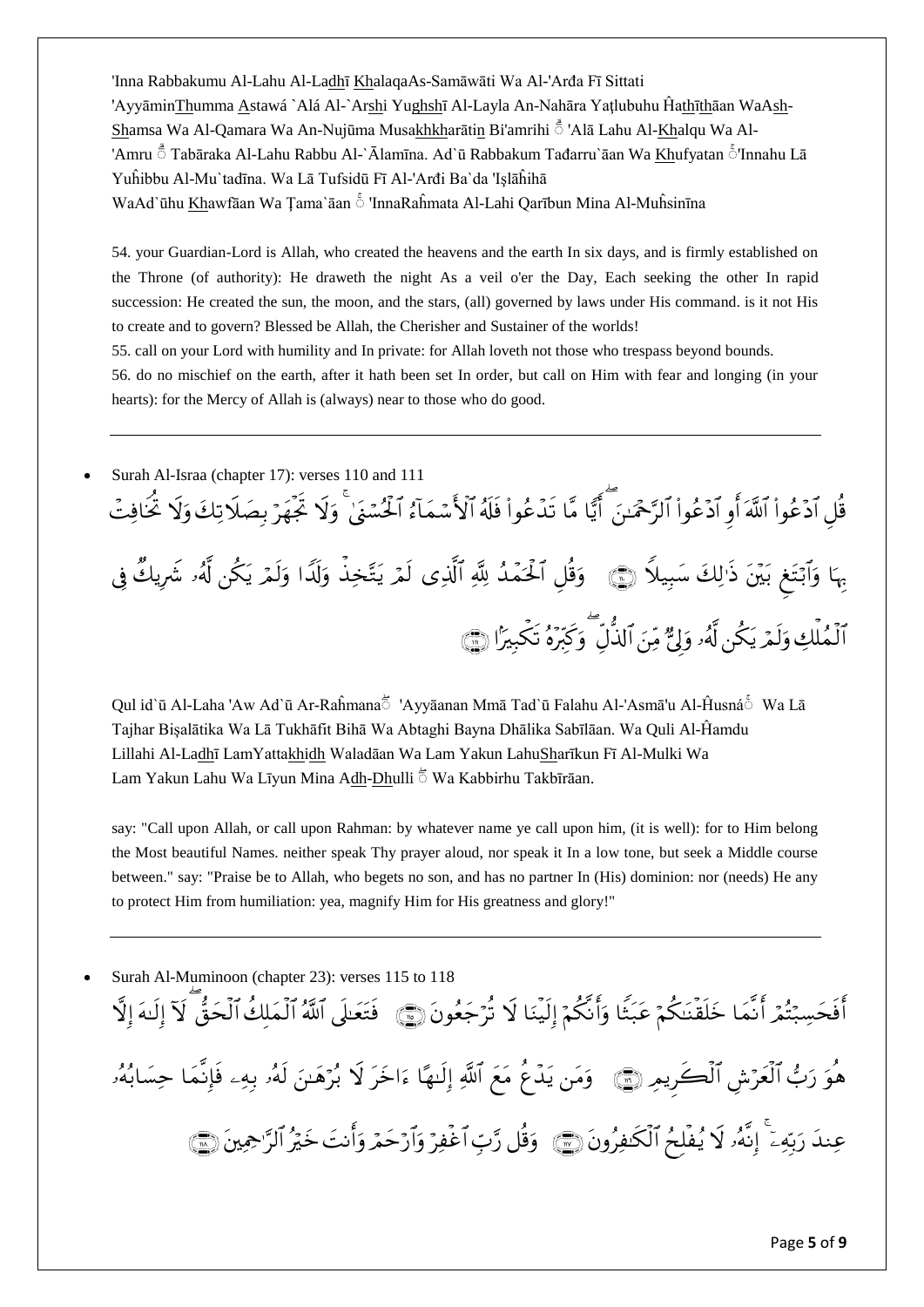'Afaĥasibtum 'Annamā Khalaqnākum `AbathāanWa 'Annakum 'Ilaynā Lā Turja`ūna. Fata`ālá Al-Lahu Al-Maliku Al-Ĥaqqu ۛ Lā 'Ilāha'Illā Huwa Rabbu Al-`Arshi Al-Karīmi. Wa Man Yad`u Ma`a Al-Lahi 'Ilahāan 'Ākhara Lā Burhāna Lahu Bihi Fa'innamā Ĥisābuhu `Inda Rabbihiۛ 'Innahu Lā Yufliĥu Al-Kāfirūna

Surah Al-Saaffaat (chapter 37): verses 1 to 11

وَٱلْصَّنَّفِيتِ صَفًّا ۞ فَٱلزَّ جِرَيٍّنِ زَجْراً ۞ فَٱلتَّنْلِيَتِ ذِكْرًا ۞ إِنَّ إِلَيْهِكُمْ لَوَ حِدَّ ۞ رَّبُّ اَلْسَّمَـٰوَ'تِ وَالْأَرْضِ وَمَا بَيِّنَهُمَا وَرَبُّ اَلْمَشَرِقِ۞ إِنا زَيَّنَّا الْسَّمَاءَ اَلِدُّنِّيَا بزينَةِ الْكَوَاكِبِ۞ وَحِفظًا مِّن كلِّ شيطن مَّارِدِ ۞ لَا يَسَّمَّعُونَ إِلَى الْمَلَإِ الْأَعْلَىٰ وَيُقِدْفُونَ مِن كل جَانِبِ ۞ دُحُورًا ۖ وَهُمَّ عَذَابٌ وَاصِبُّ ۞ ﴾ إِلَّا مَنْ خَطِفَ الْخَطَّفَةِ فَأُتَّبَعَهُۥ شَهَابٌ ثَاقِبٌ ۞ فأشتفتهم أَهُمَّ أَشَدَّ خَلَقًا أَم مَّنْ خَلَقْنَا ۖ إِنَّا خَلَقْنَنَّهُم مِّن طِينٍ لَأَزْبِ ﴿ ۗ ۖ وَ

Wa Aş-Şāffāti Şaffāan. Fālzzājirāti Zajrāan. Fālttāliyāti Dhikrāan. 'Inna 'Ilahakum Lawāĥidun. Rabbu As-Samāwāti Wa Al-'Arđi Wa Mā Baynahumā Wa Rabbu Al-Mashāriqi. 'Innā Zayyannā As-Samā'a Ad-Dunyā Bizīnatin Al-Kawākib. Wa Ĥifžāan Min Kulli Shayţānin Māridin. Lā Yassamma`ūna 'Ilá Al-Mala'i Al-'A`lá Wa Yuqdhafūna Min Kulli Jānibin. Duĥūrāan Wa Lahum `Adhābun Wa Asibun. 'Illā Man Khatifa Al-Khatfata Fa'atba`ahu Shihābun Thāqibāun. Fāstaftihim 'Ahum 'Ashaddu Khalqāan 'Am Man Khalaqnā $\delta$ 'Innā Khalaqnāhum Min Ţīnin Lāzibin

1. by those who range themselves In ranks, 2. and so are strong In repelling (evil), 3. and Thus proclaim the Message (of Allah.! 4. Verily, Verily, your Allah is one!- 5. Lord of the heavens and of the earth and all between them, and Lord of every point at the rising of the sun! 6. we have indeed decked the lower heaven with beauty (in) the stars,- 7. (for beauty) and for guard against all obstinate rebellious evil spirits, 8. (so) They should not Strain their ears In the direction of the Exalted assembly but be cast away from every side, 9. Repulsed, for They are under a perpetual penalty, 10. except such As snatch away something by stealth, and They are pursued by a flaming fire, of piercing brightness. 11. just ask their opinion: are They the more difficult to create, or the (other) beings we have created? them have we created out of a sticky clay!

Surah Al-Rehman (chapter 55): verses 33 to 40

يَنْمَعْشَرَ الْجِنَّ وَالْإِنسِ إِن اسْتَطِعْتُمْ أَن تَنفذُواْ مِنْ أَقْطَارِ السَّمَنُوَّتِ وَالْأَرْض فآنفذواْ ۖ لا تَنفذُورَكَ إِلَّا بِسُلْطِينٍ (۞ فَبِأَيِّ ۚ ءَالْآءِ رَبَّكُمَا تَكذَّبَانِ (۞ يُرْسَلُ عَلَيكُمَا شَوَاظ مِّن نار وَنَحْاسٌ فِلا تَنتَصِرَانِ ۞ ۚ فَبِأَيِّ ءَالَآءِ رَبُّكُمَا تَكْذَبَانِ ۞ ۚ فَإِذَا أَنشَقَتِ السَّمَاءُ فكانَتْ وَرْدَة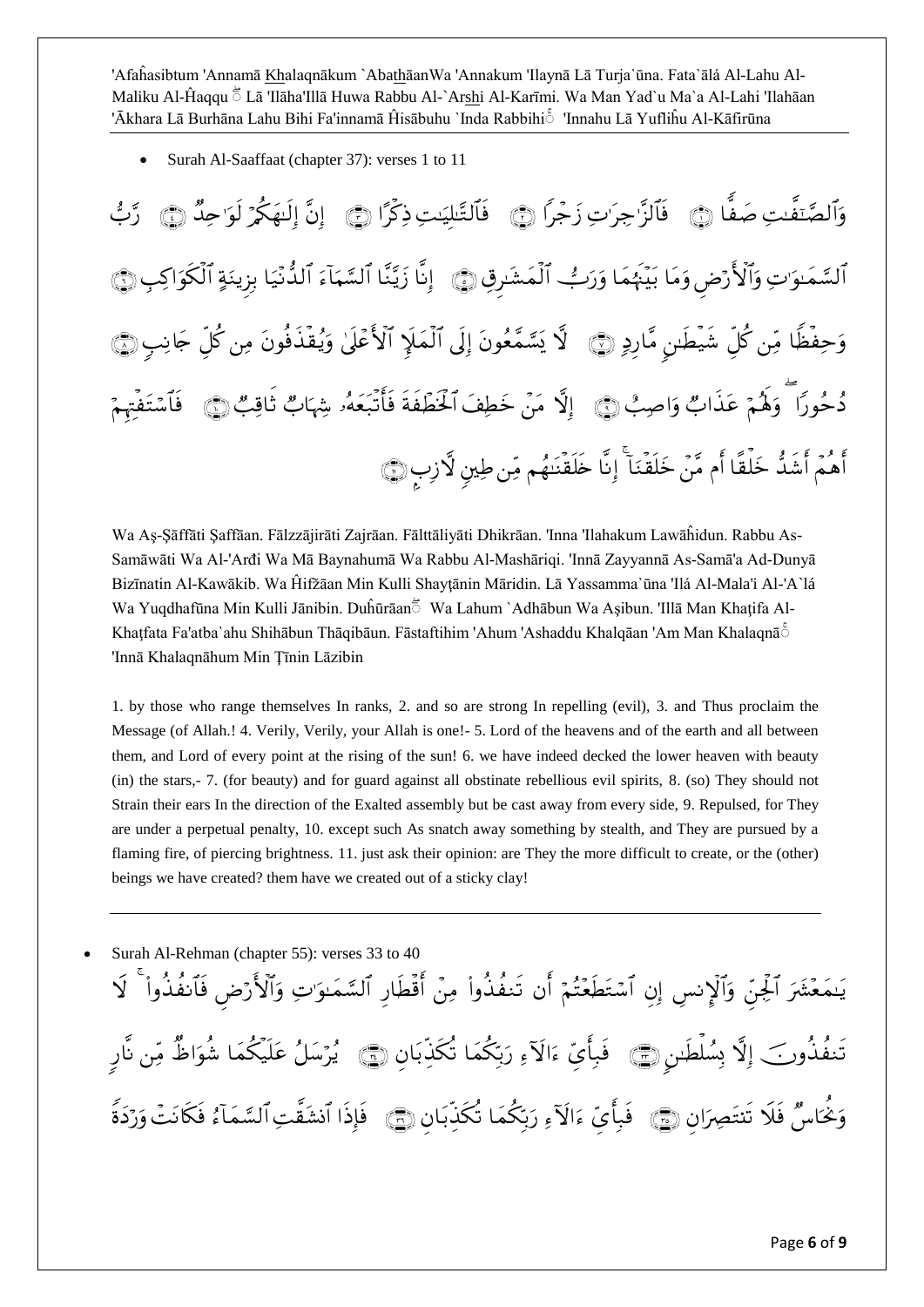## كَالَّذِهَانِ (۞) ۖ فَبِأَيِّ ءَالْآءِ رَبِّكُمَا تَكَذِّبَانِ (۞) ۖ فِيَوْمَبِذِ لَا يُسْعَلُ عَنِ ذُنْبِهِۦٓ إِنسَ وَلا جَانَّ (۞)  $\vdots$ فبأيِّ ءَالاًءِ رَبِّكُمَا تَكذِّبَانِ ۞

Yā Ma`shara Al-Jinni Wa Al-'Insi 'Ini Astaţa`tum 'An Tanfudhū Min 'Aqţāri As-Samāwāti Wa Al-'Arđi Fānfudhūۛ Lā Tanfudhūna 'Illā Bisulţānin. Fabi'ayyi 'Ālā'i Rabbikumā Tukadhdhibāni. Yursalu `Alaykumā Shuwāžun Min Nārin Wa Nuĥāsun Falā Tantaşirāni. Fabi'ayyi 'Ālā'i Rabbikumā Tukadhdhibāni. Fa'idhā Anshaqqati As-Samā'u Fakānat Wardatan Kālddihāni. Fabi'ayyi 'Ālā'i Rabbikumā Tukadhdhibāni. Fayawma'idhin Lā Yus'alu `An Dhanbihi 'Insun Wa Lā Jānnun. Fabi'ayyi 'Ālā'i Rabbikumā Tukadhdhibāni.

33. O ye assembly of Jinns and men! If it be ye can pass beyond the zones of the heavens and the earth, pass ye! Not without authority shall ye be able to pass! 34. Then which of the favours of your Lord will ye deny? 35. on you will be sent (o ye evil ones twain!) a flame of Fire (to burn) and a smoke (to choke): no defence will ye have: 36. Then which of the favours of your Lord will ye deny? 37. When the sky is rent asunder, and it becomes red like ointment: 38. Then which of the favours of your Lord will ye deny? 39. On that Day no question will be asked of man or Jinn As to His sin. 40. Then which of the favours of your Lord will ye deny?

 Surah Al-Hashr (chapter 59): verses 21 to 24 لَوْ أَنزَلْنَا هَـٰذَا الْقِرْءَانَ عَلَىٰ جَبَلَ لِرَاَيَّتَهُۥ خَسْعًا مُّتَصَدِّعًا مِّنَّ خَشِّيَةِ اللّهِ وَتِلْكَ الأمثلُ نَضَّرَيْهَا لِلنَّاسِ لَعَلَّهُمْ يَتَفَكَّرُونَ ﴾ [۞ هوَ اللهُ الَّذِي لَآ إِلَيْهَ إِلَّا هُوَ عَبْلَهُ الْغَيبِ وَالشهَيدَةِ هوَ الرَّحْمَينُ آلرَّ حِيمُ ۞ ﴾ هُوَ ٱللَّهُ ٱلَّذِي لَآ إِلَيْهَ إِلَّا هُوَ ٱلْمَلْكَ ٱلْقُدُّوسُ ٱلسَّلَيْمُ ٱلْمُؤْمِنُ ٱلْمُهَيمِر ﴾ ﴾ ٱلْعَزِيزُ اَلْجَبَّارُ اَلْمُتَكَّبِّرُ ۚ سُبْحَـٰنَ اللَّهِ عَمَّا يُشْرِكُونَ ۞ هُوَ اللَّهُ اَلْخَلْقُ الْبَارِئ الْمُصَوَّرُ ۖ لَهُ ٱلْأَسْمَآءُ ٱلْحُسَّنَىٰ يُسَبِّحُ لَهُۥ مَا فِي ٱلسَّمَـٰوَ'تِ وَٱلْأَرْضِ وَهُوَ ٱلْعَزِيزُ ٱلْحَكِيمُ (۩ٓ

Law 'Anzalnā Hādhā Al-Qur'āna `Alá Jabalin Lara'aytahu Khāshi`āan Mutaşaddi`āan Min Khashyati Al-Lahiۛ Wa Tilka Al-'Amthālu Nađribuhā Lilnnāsi La`allahum Yatafakkarūna. Huwa Al-Lahu Al-Ladhī Lā 'Ilāha 'Illā Huwaۛ `Ālimu Al-Ghaybi Wa Ash-Shahādatiۛ Huwa Ar-Raĥmānu Ar-Raĥīmu. Huwa Al-Lahu Al-Ladhī Lā 'Ilāha 'Illā Huwa Al-Maliku Al-Quddūsu As-Salāmu Al-Mu'uminu Al-Muhayminu Al-`Azīzu Al-Jabbāru Al-Mutakabbiruۛ Subĥāna Al-Lahi `Ammā Yushrikūna. Huwa Al-Lahu Al-Khāliqu Al-Bāri'u Al-Mușawwiru ็ Lahu Al-'Asma'u Al-Ĥusná ้ Yusabbiĥu Lahu Ma Fī As-Samāwāti Wa Al-'Arđi ึ Wa Huwa Al-`Azīzu Al-Ĥakīmu

21. had we sent down This Qur'an on a mountain, Verily, Thou wouldst have seen it humble itself and cleave asunder for fear of Allah. such are the similitudes which we propound to men, that They may reflect.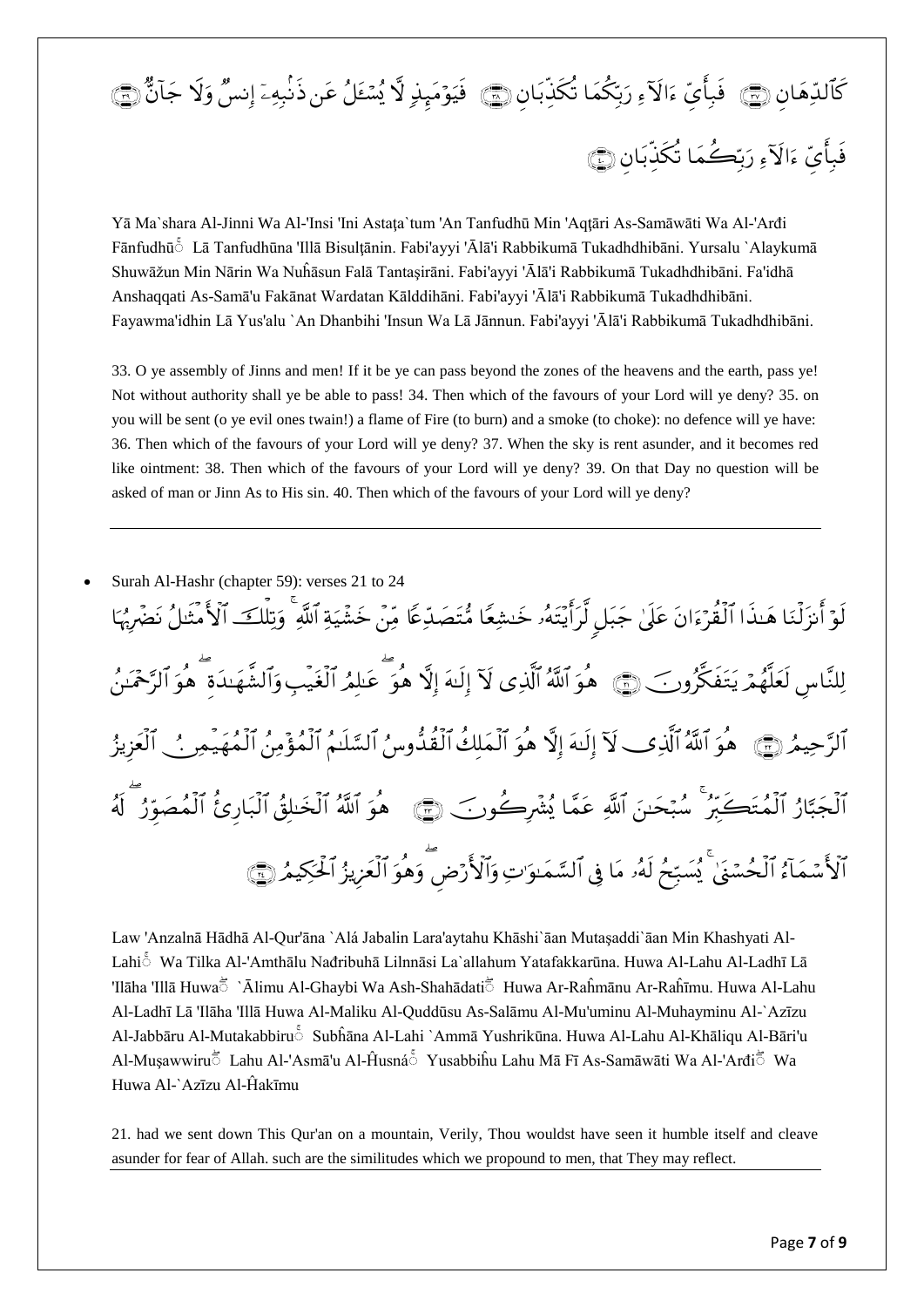22. Allah is He, than whom there is no other god;- who knows (All things) both secret and open; He, Most Gracious, Most Merciful.

23. Allah is He, than whom there is no other god;- the Sovereign, the holy one, the source of peace (and Perfection), the guardian of Faith, the Preserver of safety, the Exalted In Might, the irresistible, the Supreme: glory to Allah. (High is He) above the partners They attribute to Him.

24. He is Allah, the creator, the Evolver, the Bestower of Forms (or colours). to Him belong the Most beautiful names: whatever is In the heavens and on earth, doth declare His praises and glory: and He is the Exalted In Might, the wise.

Surah Al-Jinn (chapter 72): verses 1 to 4

قُلْ أُوحٍيَ إِلِيَّ أَنَّهُ أَسْتَمَعَ نَفَرٌ مِّنَ أَلِجِنَّ فَقَالُوٓاْ إِنَّا سَمِعْنَا قَرَّءَانَا عِجَبًا ۞ يَهْدِيَ إِلِي الرُّشَدِ فَعَامَنَّا بِهِۦ ۖ وَلَن نَشَّرِكَ بِرَبِّنَا أَحَدًا ۞ ﴾ وَأَنهُۥ تَعَلَّىٰ جَدَّ رَبَّنَا مَا أَتحذ صَبحبَة وَلا وَلَدا ۞ وَأَنَّهُۥ كَارَ ۖ يَقُولُ سَفِيهُنَا عَلَى اللَّهِ شَطَطًا ( ۖ

Qul 'Ūĥiya 'Ilayya 'Annahu Astama`a NafarunMina Al-Jinni Faqālū 'Innā Sami`nā Qur'ānāan `Ajabāan. Yahdī 'Ilá Ar-Rushdi Fa'āmannā Bihi  $\tilde{5}$  Wa LanNushrika Birabbinā 'Aĥadāan. Wa 'Annahu Ta`ālá Jaddu Rabbinā MāAttakhadha Şāĥibatan Wa Lā Waladāan. Wa 'Annahu Kāna Yaqūlu Safīhunā `Alá Al-LahiShaţaţāan

say: it has been revealed to me that a company of Jinns listened (to the Qur'an). They said, 'We have really heard a wonderful Recital!. 'It gives guidance to the right, and we have believed therein: we shall not join (in worship) any (gods) with Our Lord. 'And Exalted is the majesty of Our Lord: He has taken neither a wife nor a son. 'There were some foolish ones among us, who used to utter extravagant lies against Allah.

Surah Al-Kaafiroon (chapter 109): verses 1 to 6

قُلْ يَنَأَيُّهَا ٱلْكَسْفِرُونَ ۚ ۞ لَآ أَعۡبُدُ مَا تَعۡبُدُونَ ۞ وَلَآ أَنتُمۡ عَنِيدُونَ مَآ أَعۡبُدُ ۞ وَلآ أَنأ عَابِيَكُ مَّا عَبَدَةٌ إِنَّ ۗ وَلَا أَنتُمْ عَـٰبِدُونَ مَا أَعْبُدُ ۞ لَكُمْ دِينُكُمْ وَلِيَ دِين ۞

Qul Yā 'Ayyuhā Al-Kāfirūna. Lā 'A`budu Mā Ta`budūna. Wa Lā 'Antum `Ābidūna Mā 'A`budu. Wa Lā 'Anā `Ābidun Mā `Abadttum. Wa Lā 'Antum `Ābidūna Mā 'A`budu. Lakum Dīnukum Wa Liya Dīni

say : O ye that reject Faith! I worship not that which ye worship, nor will ye worship that which I worship. and I will not worship that which ye have been wont to worship, nor will ye worship that which I worship. to you be your way, and to me mine.

Surah Al-Ikhlas (chapter 112): verses 1 to 4

قُلْ هُوَ اللَّهُ أَحَدُ ۞ اللَّهُ الصَّمَدُ ۞ لَمْ يَلِدُ وَلَمْ يُولِدٌ ۞ وَلَمْ يَكُنْ لَهُۥ كَفَوًا أَحَد